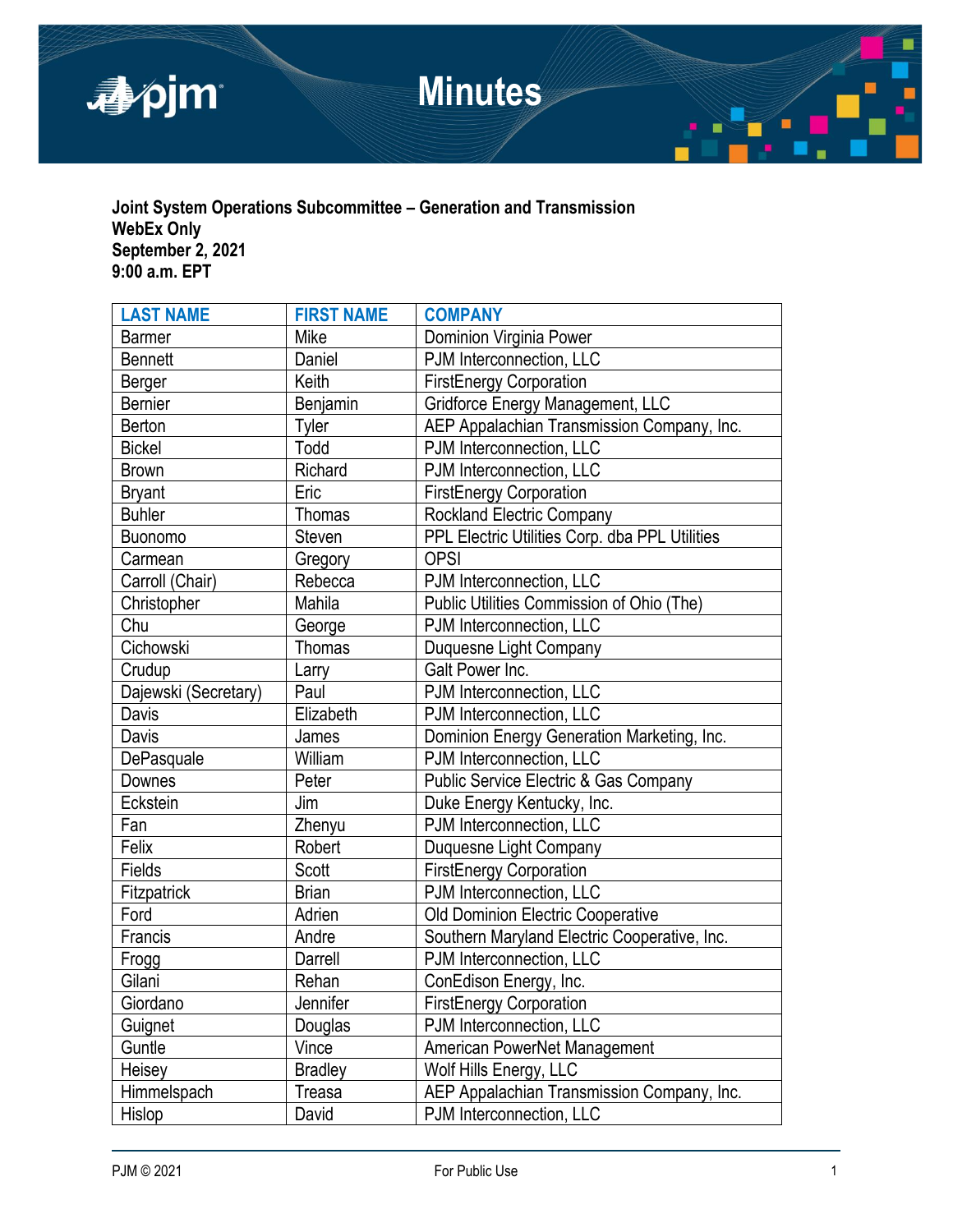

# **Minutes**

| Hoang           | Liem        | PJM Interconnection, LLC                   |
|-----------------|-------------|--------------------------------------------|
| Hoatson         | Tom         | <b>Riverside Generating, LLC</b>           |
| Hudson          | Alex        | Tenaska Power Services Co.                 |
| Hugee           | Jacqulynn   | Dominion Energy Generation Marketing, Inc. |
| Janicki         | Diane       | Boston Energy Trading & Marketing, LLC     |
| Kinney          | James       | <b>FirstEnergy Corporation</b>             |
| Knapp           | George      | Duke Energy Ohio, Inc.                     |
| Lake            | David       | <b>FirstEnergy Corporation</b>             |
| Lowe            | Connie      | Dominion Virginia Power                    |
| Mabry           | David       | McNees Wallace & Nurick LLC                |
| Mali            | Gizella     | PJM Interconnection, LLC                   |
| Mathew          | Lagy        | PJM Interconnection, LLC                   |
| McGlynn         | Paul        | PJM Interconnection, LLC                   |
| <b>McNeil</b>   | Justin      | Office of the Attorney General, Kentucky   |
| Mollohan        | Ronnie      | East Kentucky Power Cooperative, Inc.      |
| Ofoegbu         | Chidiogo    | PJM Interconnection, LLC                   |
| <b>Okenfuss</b> | James       | Savion, LLC                                |
| Pakela          | Greg        | DTE Energy Trading, Inc.                   |
| Patel           | Shodhan     | Exelon Generation Co., LLC                 |
| Phillips        | Darlene     | PJM Interconnection, LLC                   |
| Pilong          | Christopher | PJM Interconnection, LLC                   |
| Rainey          | John        | Northern Virginia Electric Cooperative     |
| Rodriguez       | Tomas       | <b>OPSI</b>                                |
| Schweizer       | David       | PJM Interconnection, LLC                   |
| Schwertner      | Cody        | <b>Silver Run Electric</b>                 |
| Sebold          | Michael     | Public Service Electric & Gas Company      |
| Shaffer         | Christopher | AEP Appalachian Transmission Company, Inc. |
| Stefanowicz     | Vincent     | PJM Interconnection, LLC                   |
| Stemetzki       | Michael     | PJM Interconnection, LLC                   |
| <b>Stevens</b>  | Christopher | AEP Appalachian Transmission Company, Inc. |
| Straight        | Richard     | <b>FirstEnergy Corporation</b>             |
| Sturgeon        | John        | Duke Energy Carolinas, LLC                 |
| Sullivan        | James       | Neptune Regional Transmission System, LLC  |
| <b>Summers</b>  | Jim         | Delmarva Power & Light Company             |
| Wharton         | Matthew     | Guidehouse Inc.                            |

## **Administration (9:00-9:05)**

- 1. The agenda for this meeting was approved without comment.
- 2. The draft minutes from the August 9, 2021 SOS Joint Meeting were approved without comment.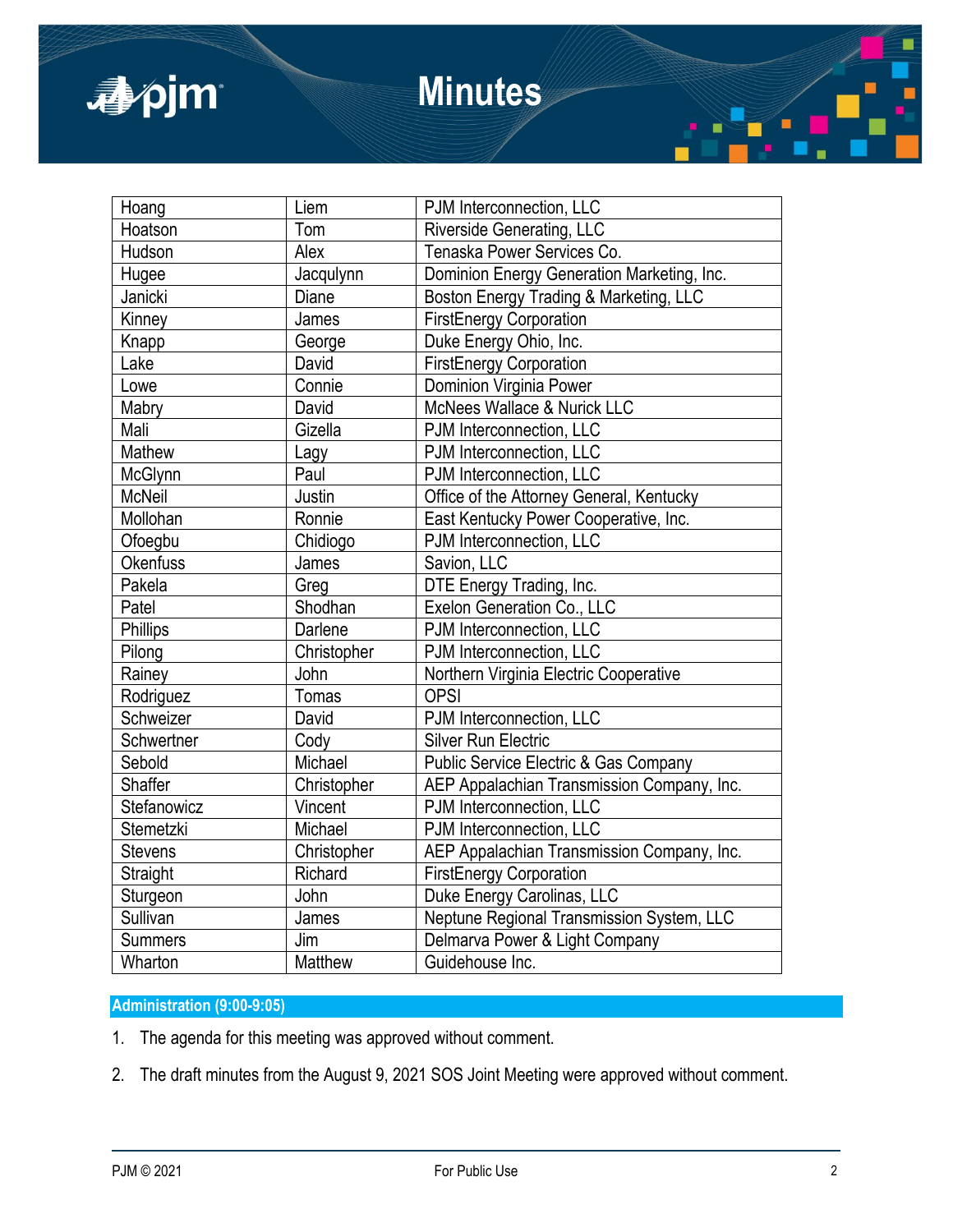

## **Review of Operations (9:05-9:10)**

3. Rebecca Carroll provided an update of System Operations in July. PJM and its members experienced 20 PCLLRWs, 2 Synchronized Reserve Events, 3 Shared Reserve Events, and 9 Hot Weather Alerts.

## **eDART (9:10-9:15)**

4. Chidi Ofoegbu provided an update on browserless refresh update, external eDART files to ZIP conversion, and dynamic line ratings, and eDART advance fall 2021 model build.

**Dispatcher Training Subcommittee Items (9:15-9:20)**

5. Bill DePasquale provided an update on class availability focusing on increase in online offerings, office hours and how to register, GRIDEX VI planning, review of training opt-outs, and self-study opportunities.

**Regional Standards, NAESB, and Compliance Update (9:20-9:25)**

6. Becky Davis provided an update on the Cold Weather Preparations for Extreme Weather Events NERC Alert, MERC 2021 State of Reliability Report, and upcoming NERC/RF/SERC meetings/webinars.

## **COVID-19 Update (9:25-9:30)**

7. Paul McGlynn provided an update on PJM's operations plan in response to COVID-19.

**NERC Lessons Learned (9:30-9:35)**

8. Paul Dajewski reviewed recently published NERC Lessons Learned.

**Communication Protocols Annual Review (9:35-9:40)**

9. Rich Brown performed an annual review of the Communications Protocols in PJM Manual 01, in accordance with COM-002-4.

**Generation Resource Cold Weather Preparation (9:40-9:45)**

10. Vince Stefanowicz discussed Generation Resource Cold Weather Preparation.

| <b>Future Meeting Dates</b> |          |       |  |  |
|-----------------------------|----------|-------|--|--|
| October 4, 2021             | 9:00a.m. | WebEx |  |  |
| November 1, 2021            | 9:00a.m. | WebEx |  |  |
| November 29, 2021           | 9:00a.m. | WebEx |  |  |

Author: Paul Dajewski

#### **Antitrust:**

You may not discuss any topics that violate, or that might appear to violate, the antitrust laws including but not limited to agreements between or among competitors regarding prices, bid and offer practices, availability of service, product design, terms of sale, division of markets, allocation of customers or any other activity that might unreasonably restrain competition. If any of these items are discussed the chair will re-direct the conversation. If the conversation still persists, parties will be asked to leave the meeting or the meeting will be adjourned.

#### **Code of Conduct:**

As a mandatory condition of attendance at today's meeting, attendees agree to adhere to the PJM Code of Conduct as detailed in PJM Manual M-34 section 4.5, including, but not limited to, participants' responsibilities and rules regarding the dissemination of meeting discussion and materials.